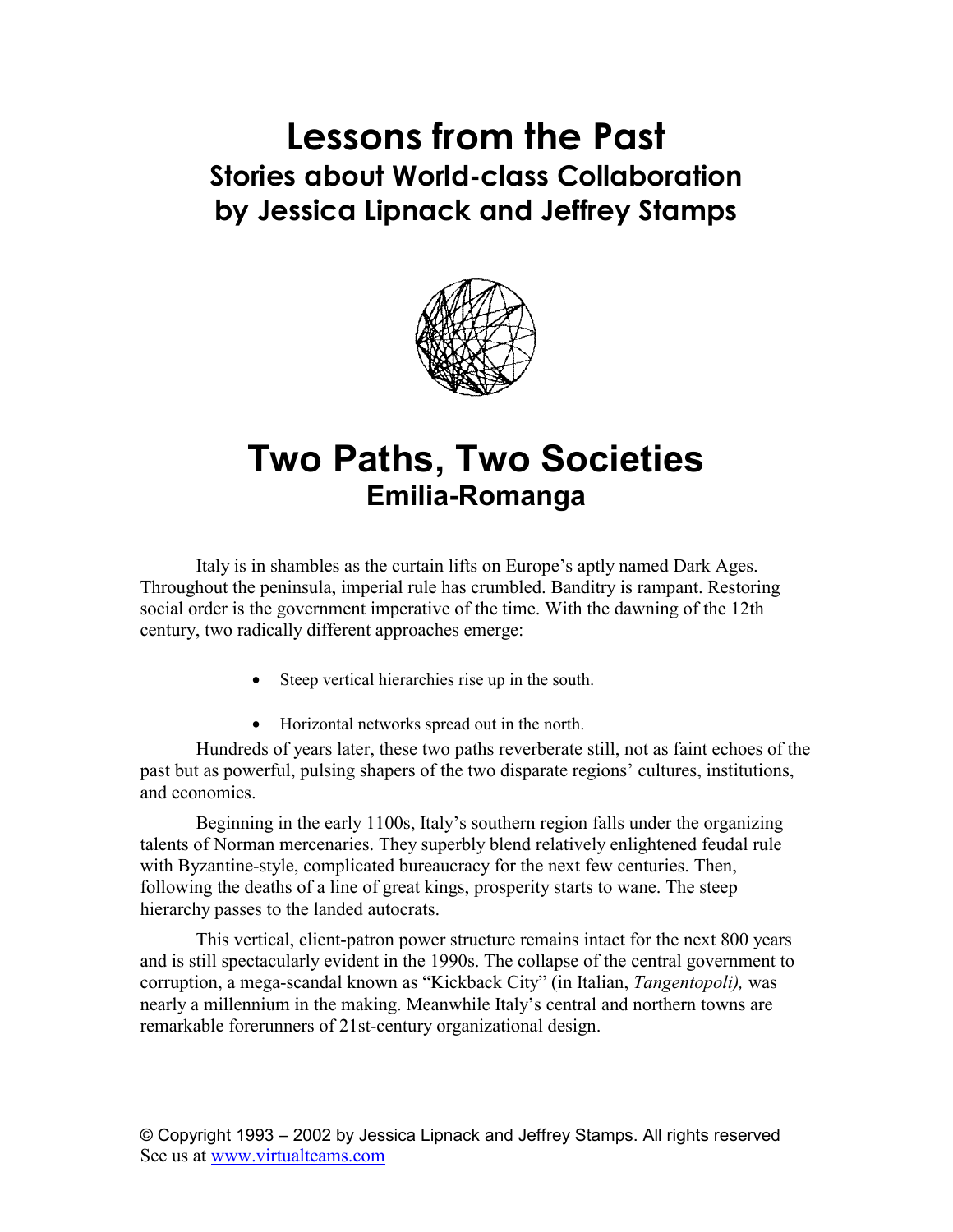# **Inventing Credit**

Not since the rise of Athens and the other early Greek city-states had the West witnessed such a brilliant light of self-governance as shined in Florence, Venice, Bologna, Genoa, Milan, and other cities and towns in the north of Italy. From the 1100s, decentralized centers of communal republicanism rise and prosper. At their core are voluntary mutual-aid associations of neighbors for protection from marauding violence and cooperation for economic prosperity.

> *From the twelfth to the sixteenth century the feature which most distinguished Italian society from that in other regions in Europe was the extent to which men [sic] were able to take part in determining, largely by persuasion, the laws and decisions governing their lives."<sup>1</sup>*

People form myriad mutual-aid groups in many spheres, creating a "rich network of associational life"—in neighborhoods, among parish priests and religious societies, in political parties, and within "tower societies" that provide security. Key among them are craft and trade guilds, formed for social as well as economic purposes. A "vivid sense of equality" courses through the affairs of these communities.

Most remarkable is the economic creativity unleashed by the growing civic communities. The northern Italian republics invent *credit,* adding this fundamental tool to the already known classic economic factors of markets, money, and law.

Before the innovation of credit, private capital can accumulate but cannot travel further in the economy. Credit links savings and investment. It sets up an accumulating feedback loop whereby wealth can be used to create more wealth and economic growth. The prosperity of the communal north flourishes through finance and commerce, different kinds of affluence from the southern Sicilian Kingdom, that roots wealth in the land.

What lies at the heart of the discovery of credit a thousand years ago? Nothing more complex than an essential human quality already old by then*—trust.* Credit (from the word meaning "to believe") is possible only when there is mutual trust. In the *Oxford English Dictionary,* the third definition of credit *is* trust. The more trust exists, the more efficient credit is. The cost of mistrust goes down. With widespread trust in northern Italy:

> *"(S)avings were activated for productive purposes to a degree inconceivable in previous centuries.... It was the widespread sense of honesty, strengthened by the sense of belonging to an integrated community, quite apart from definite legal obligations, which made possible the participation of all kinds of people with their savings in the productive process."2*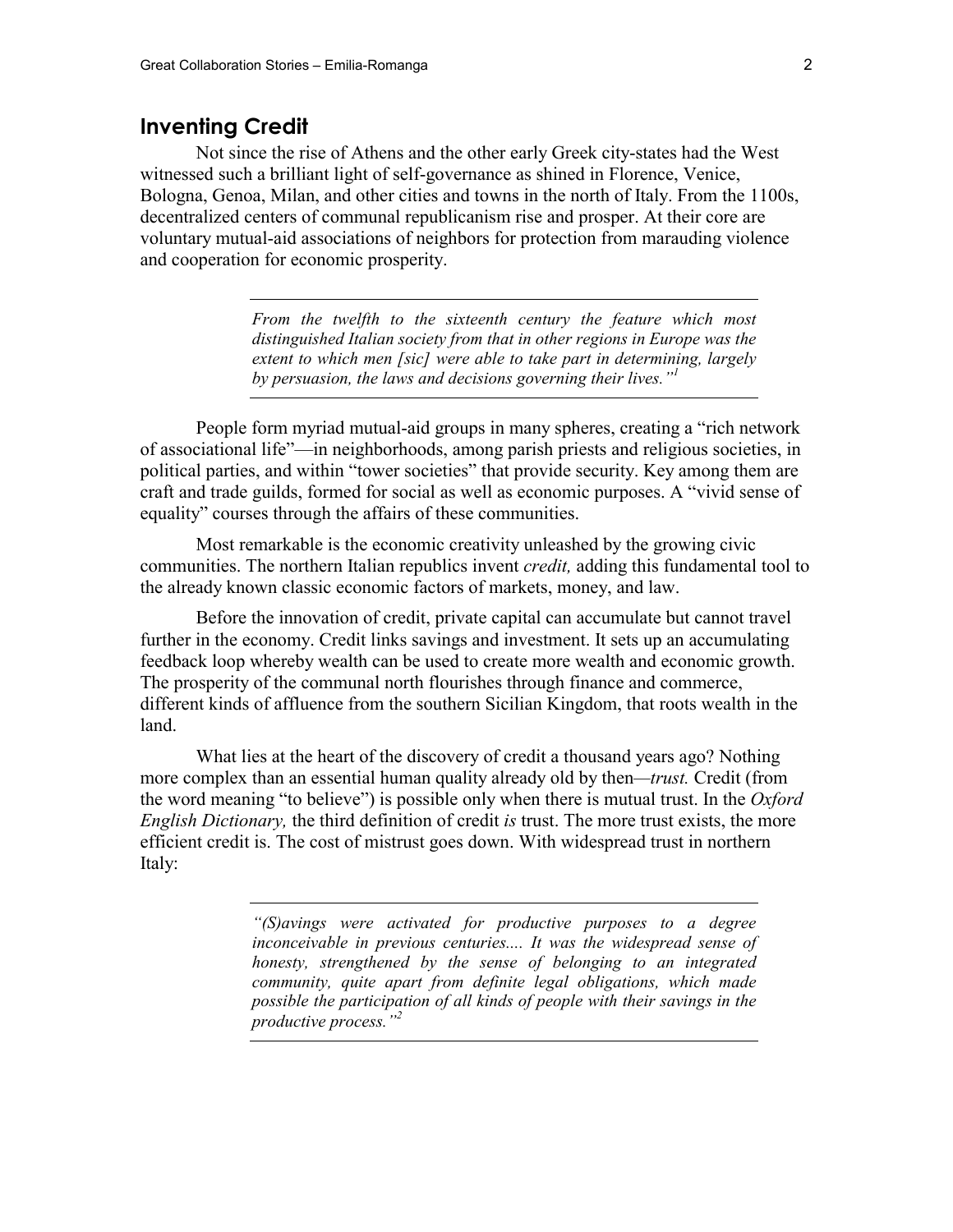Northern Italy has maintained a rich, concentrated culture built on extensive intertwined horizontal relationships throughout the centuries, through plagues, foreign occupations, and periodic impositions of client-patron controls.

### **Emilia Romagna: The Reprise**

An unexpected visitor arrives at our office in West Newton, Massachusetts, in late Fall 1991. He has a message t[ha](#page-8-0)t he says we cannot ignore in the book we are then writing, *The TeamNet Factor*.<sup>*i*</sup> "You must tell the amazing story of what happens when many, many, small businesses form networks," said Jean-Pierre Pellegrin, a French official at the Organization for Economic and Cooperation and Development in Paris. "Emilia Romagna, then Denmark. Write about them." "Them" turns out to be a very big story indeed in north central Italy.<sup>ii</sup> The somewhat mysterious source of Emilia Romagna's rags-to-riches story is the inspiration for the *flexible business network*  movement around the world—where little companies become small giants by linking up.

After a century of centralized rule from Rome, Italy finally decides to decentralize its government in the 1970s. At the time that regional governments begin to form, Emilia Romagna ranks 18th in income among Italy's 21 administrative regions

Over the next decade, the economy explodes as hundreds of thousands of small businesses in Emilia Romagna tie together into networks. It becomes the second wealthiest region in Italy, recording the greatest performance jump of any of the 80 European Community regions by the mid-1980s. Unemployment plunges from 20 percent to almost zero. By the late 1980s, there are 325,000 companies in this region of four million—an incredible ratio of one firm to 12 people, 90,000 of them in manufacturing.

Emilia Romagna catches Denmark's attention. By the end of the 1980s, that country of *five* million, about the same size as the commonwealth of Massachusetts, intentionally launches a similar effort. Denmark's success proves that many of the Italian lessons are transferable. In these two countries, government stimulates thousands of networks, positively affecting the national bottom line.<sup>iii</sup>

Italy's experience in moving from centralized to decentralized governance mirrors that of many organizations. Its mandate comes long before its implementation. Italy's 1948 Constitution calls for the nation to decentralize and establish administrative regions. But it takes more than a generation for this to occur. Italy deliberately establishes an entirely new level of government in 1970. With the regions come new governments with fairly equivalent roles, rules, and budgets.

> *This rare event in a developed democracy offers a natural experiment: a set of governmental constants and a wealth of social, cultural, and economic variables encompassing the many extremes represented in Italy.*

Harvard professor of government Robert Putnam and a network of colleagues seize the extraordinary opportunity to do very-large-scale social *science* in the field.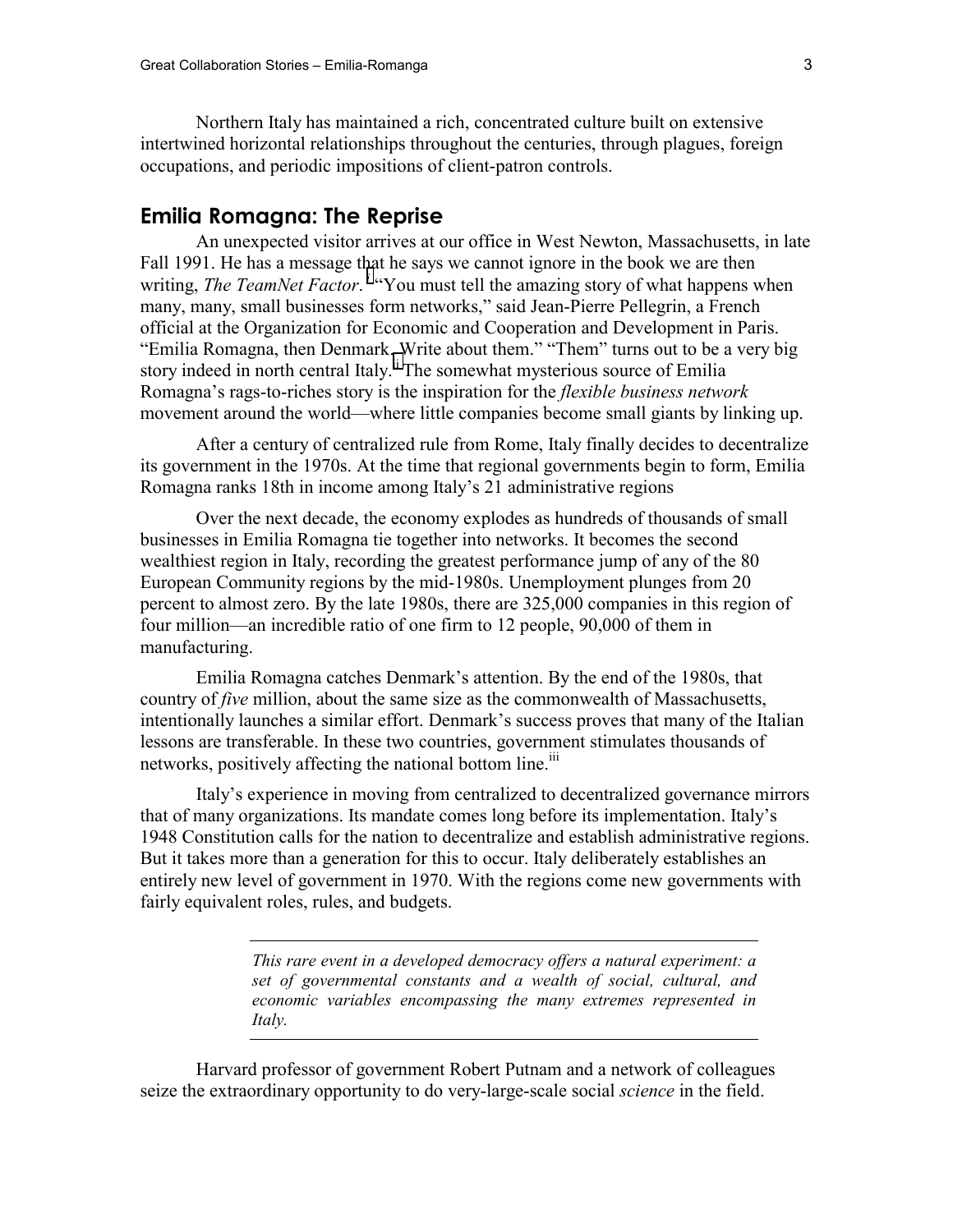Together they lay a baseline and track the ensuing institutional results. Putnam's book, *Making Democracy Work: Civic Traditions in Modern Italy,* summarizes their extensive findings and draws powerful implications for democracy and economic development in the Network Age.

They measure the performance of the new governments in three broad areas with 12 indicators:

- *Processes,* including cabinet stability, budget promptness, and statistical and information services.
- *Law making,* including reform legislation and legislative innovation.
- *Implementation*, including day-care centers,<sup>iv</sup> family clinics, industrial policy instruments, agricultural spending capacity, local health unit expenditures, housing and urban development, and bureaucratic responsiveness.

Perception is at least as important as reality in politics. They test these objective performance measures against citizen and community leaders' opinions gathered by surveys and polls and find them in close agreement.

Amazingly, Emilia Romagna tops the authors' "good government" charts among all the regions.  $v$  Why?

## **The Hunt for Civic Community**

While some regions thrive, others quagmire. These conclusions leap out of the data—field observations, case studies, quantitative techniques, and statistical analysis prompting the researchers to keep asking why. They liken their search for clues to a detective mystery.

The usual explanation, that good socio-economics leads to good government, does not square with the data. Both the top performer and the bottom one start in 1970 with similar below-average social and economic indicators. Yet, Emilia Romagna in the north becomes the country's rising star, while Calabria in the toe of Italy turns in the most dismal performance.

The answer, once they see it, reverberates throughout the data:

- Indicators of good government<sup>8</sup> correlate with
- Places where people are joined in thick, overlapping networks, what the researchers termed "civic communities,"<sup>9</sup> that in turn map uncannily closely with the
- Most horizontally organized types of governments of the medieval states as they existed in  $1300$ .<sup>[vi](#page-8-0)</sup>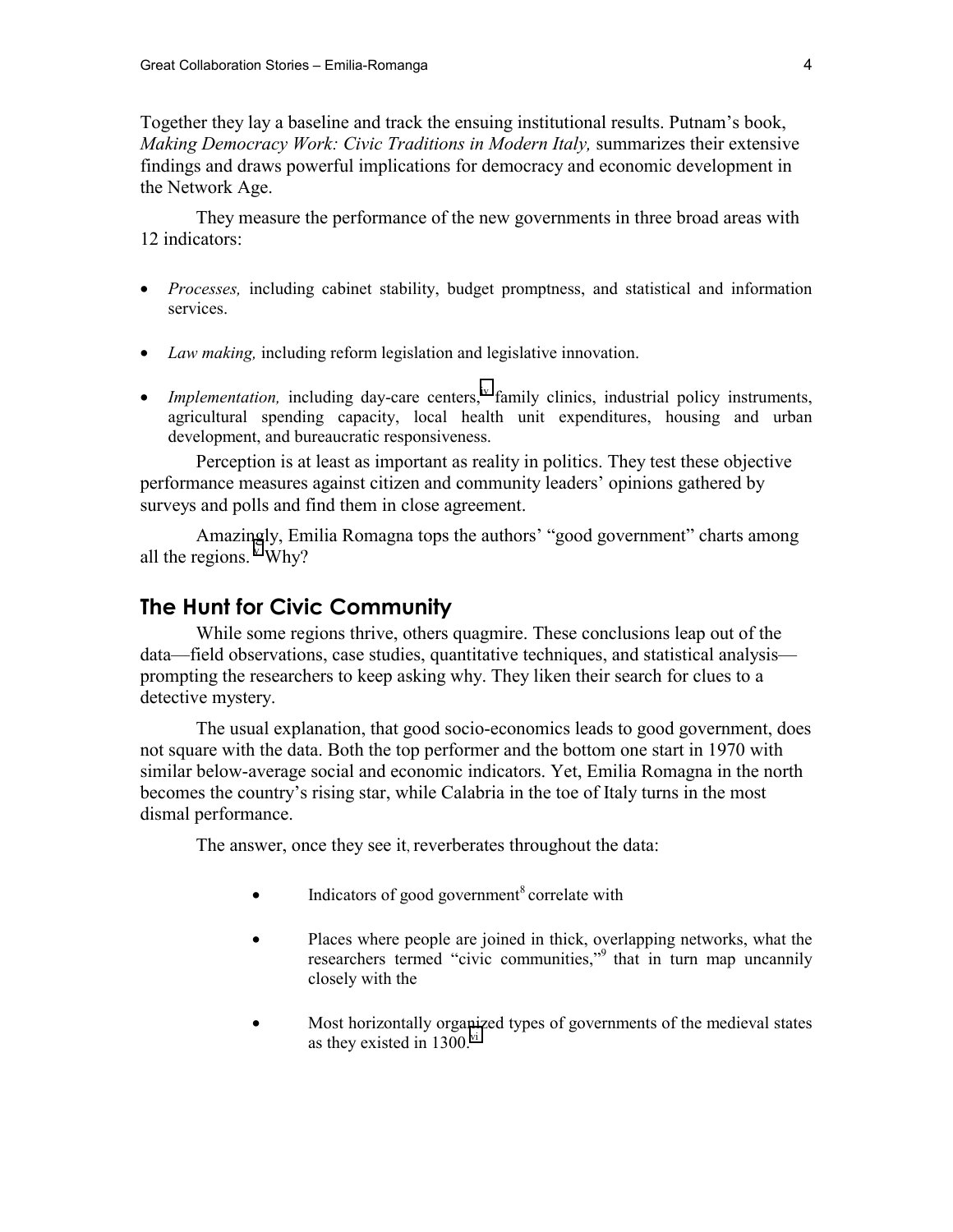"Civic communities" come about when people engage in horizontal relationships. They are "bound together by reciprocity and cooperation," according to Putnam, rather than by vertical "authority and dependency." Equality and trust, two basic human values, are at the core of civic culture. Civic societies are lush with social networks and associations of all sorts, an observation Alexis de Tocqueville made regarding the aboutto-boom United States in his 1840 study, *Democracy in America.* 

Many networks tightly braid people in Emilia Romagna, which has the top measures in both civic culture and institutional performance. Putnam calls it "the site of an unusual concentration of overlapping networks of social solidarity, peopled by citizens with an unusually well developed public spirit—a web of civic communities. Emilia Romagna is not populated by angels, but within its borders (and those of neighboring regions in north-central Italy) collective action of all sorts, including government, is facilitated by norms and networks of civic engagement."

The results are simple and strong:

*Governments are better where measures of "civic-ness" are higher.* 

### **New Gold**

In 1970, Bologna, once the intellectual capital of the medieval communal republics, becomes the new regional capital of Emilia Romagna.

What fuels the unprecedented economic growth there and the creation of excellent government? What resources of capital enable such widespread creation of new wealth? Neither new land, natural resources, nor technology grace this ancient area. Not even human capital, meaning a highly educated and skilled populace, distinguish it.

What Emilia Romagna does have in 1970 is an abundant stock of continuously renewing *social capital.[vii](#page-8-0)* Its spring of wealth has three tributaries:

- Trust,
- Reciprocity, and
- Dense social networks.

In the communal republics, extraordinary trust develops among myriad mutualaid associations and allows the civic regions of Italy to invent credit. The lesson of the past millennium applies immediately to today's business networks.

> *"At the core of the mutual aid societies was practical reciprocity: I'll help you if you help me; let's face these problems together that none of us can face alone."14*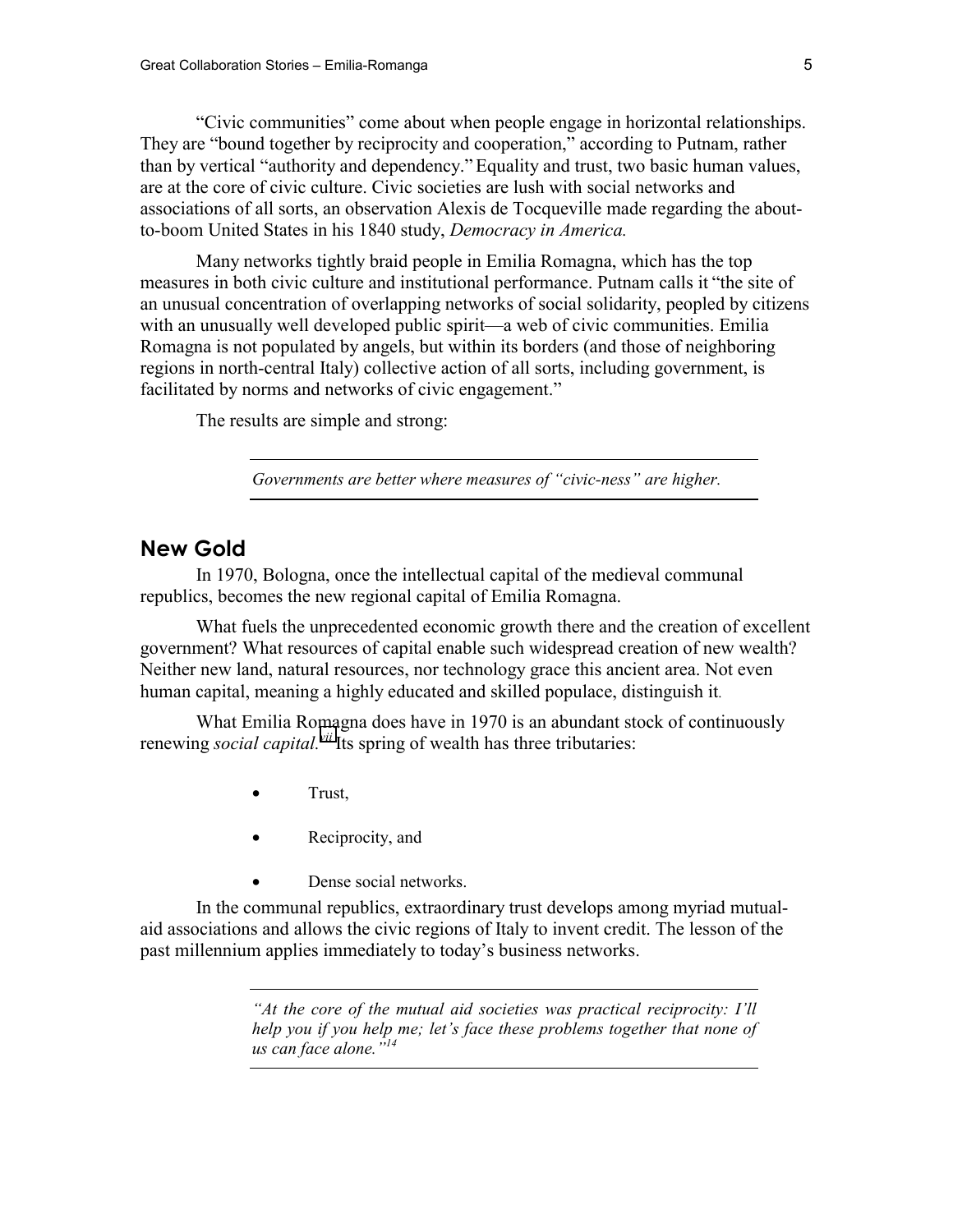Today these seats of Western civilization again have shown how to spin old relationships into new gold.

*Relationships* among the players lodge social capital. Unlike financial and human capital, social capital cannot be the property of individuals or corporations. By its very nature, it is jointly owned.

People generate wealth in dense networks of horizontal relationships in two primary ways because they:

- Lower transaction costs.
- Increase opportunities for cooperation.

Transactions are at the heart of business. All transactions, commercial and otherwise, particularly across boundaries and over time, embody trust. Transactions have costs—heaviest when trust is low, lightest where trust is high.

Mistrust is expensive. Informal communication goes down and formality goes up: Endless forms and legalisms, time and effort spent checking other people's work, drawn out negotiations, political games and backstabbing, sticker-shock at the cost of third-party enforcement, corruption, and crime. When trust diminishes, price goes up.

Left un-renewed and unused, social capital depletes, fragments, and disorganizes under the wear-and-tear of transaction costs. Mistrust makes networks hard to form and relationships difficult to maintain, further diminishing trust. Unchecked, this vicious cycle searches for a stable state. In top-down culture held together by vertical controls, the norm to "never cooperate" stiffens in place.

But there is hope. Social capital also grows through *reciprocity* among people in *horizontal networks.* Reciprocity works when people:

- Barter directly in the here-and-now; and
- Bank benefits for the future, the barn-raising principle.

In barter, reciprocity is in equilibrium with an immediate and equivalent exchange, a trade of some kind. In barn-raising, you do something today believing that it will come around to you in the future.

> *Future-oriented, barn-raising, cooperative behavior is the most productive type of reciprocity. It enables economic development.*

 "Rotating credit associations," a simple example found in virtually all cultures around the world, show how trust creates new wealth. Revolving loan funds—from villages in Bangladesh where Grameen Bank funds new businesses to the Pine Ridge Reservation in South Dakota where small groups of micro-entrepreneurs pool resources—happen when everyone in a group contributes to a common pot. One member uses the collective pot, perhaps to increase his or her productivity (e.g., to buy seed or a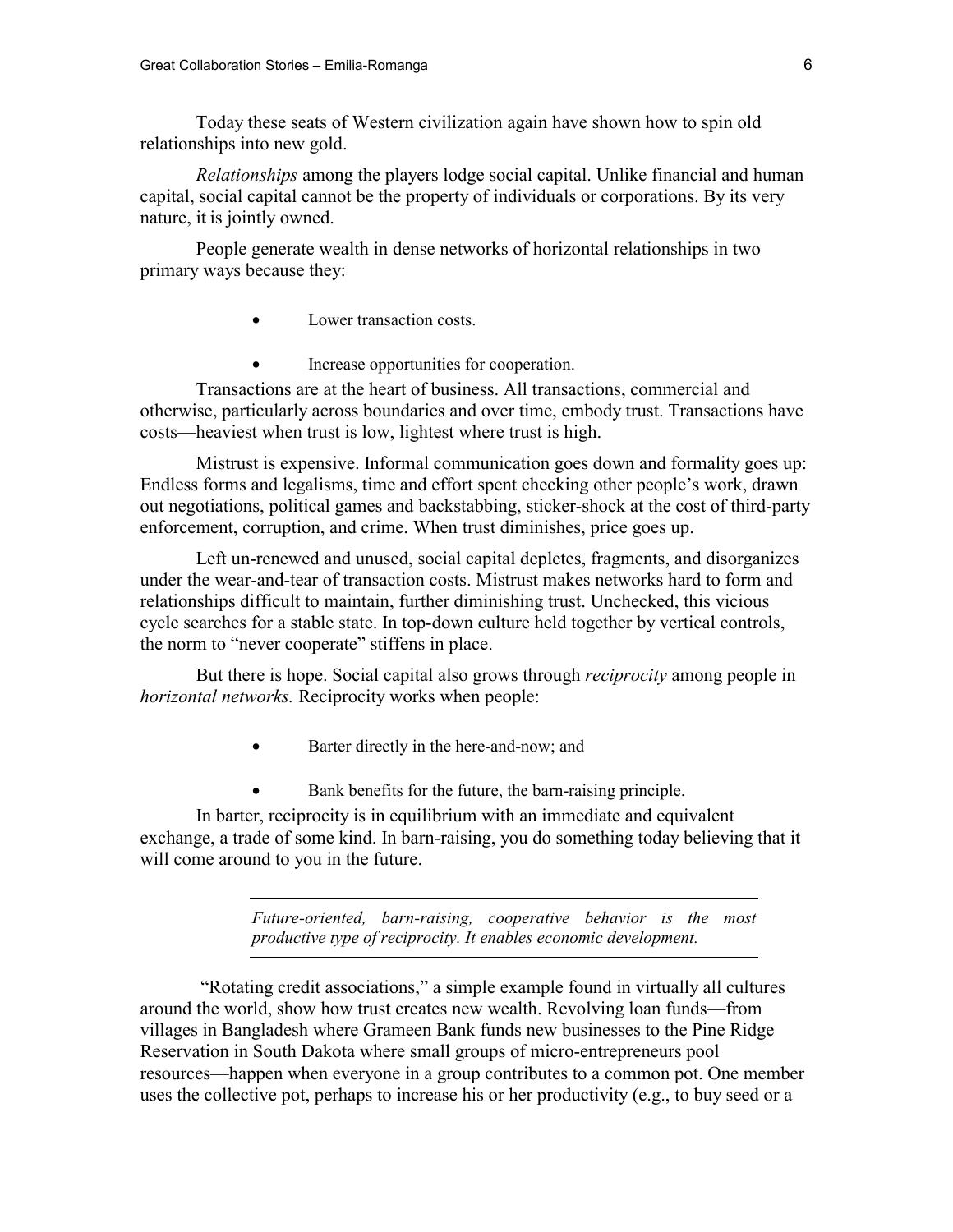plow). After experiencing the benefit, members, of course, continue to contribute. Why "of course?" Because in dense networks, where people know one another well, the cost of lost opportunities and the threat of ostracism are prohibitive.

Trust lowers the cost of cooperation, depositing money in the bank. Informal communication increases while formalities and paperwork recede. Negotiations are brief and conclusive. The need for "checkers" evaporates as people simply keep their word. No need to spend time supervising because everyone's involved in real work. With trust and relationships that are reciprocal, social capital accumulates. Without trust, it remains scattered and unformed. The more relationships you have, the greater the potential for cross-hatches of trust.

#### **Greed No More**

"Greed, mismanagement ravage fisheries," reads the headline.<sup>viii</sup> Near us, both the United States and Canada are invoking drastic measures to curtail the catch on the oncerich Georges Bank fishing grounds off the New England and Newfoundland coasts. Local economies are devastated. A precious resource is in dire danger globally.

Georges Bank is a real-world example of "the tragedy of the commons," whereby people ruin a place that they own in common with overuse. When everyone maximizes their individual gain by exploiting a shared resource, they destroy a natural, common source of wealth. Add continuously improving technology, such as in ocean fishing, and the spiral to exhaustion accelerates.

The field of game theory has a name for this: "The dilemma of collective action" is one of several logical puzzles that speak ill of cooperation. According to the numbers, cooperation is either folly or, at best, rarely a rational choice. Early game theorists make the science of economics more dismal than Malthus had ever managed with such thinking. In closed transactions where games are played in isolation only once, the winning strategy, they find, is for players to get as much for themselves as possible and never cooperate. Selfishness is logical and rational.

In isolated situations where there are no consequences in the future and relationships are topdown, people "never cooperate," a predictable, suspicious, stable state. It's safer and more "rational" to "always defect," to be mistrustful and exploitative.

However, when people play repeat games, the logic changes dramatically. People become more cooperative when their behavior in one transaction carries forward to subsequent ones. In "infinitely repeated games," cooperation suddenly becomes rational and practical, according to later game theory studies.<sup>[ix](#page-8-0)</sup>

Game theory predicts, and Putnam's study demonstrates, that society holds together at two "quite different levels of efficiency and institutional performance." In one case, the informing principle is to "always defect." In the other, the motto is to "reciprocate help."

When the players connect in rich networks, "brave reciprocity" prevails. News about trustworthy and untrustworthy behavior spreads quickly and widely. Here the norm is different: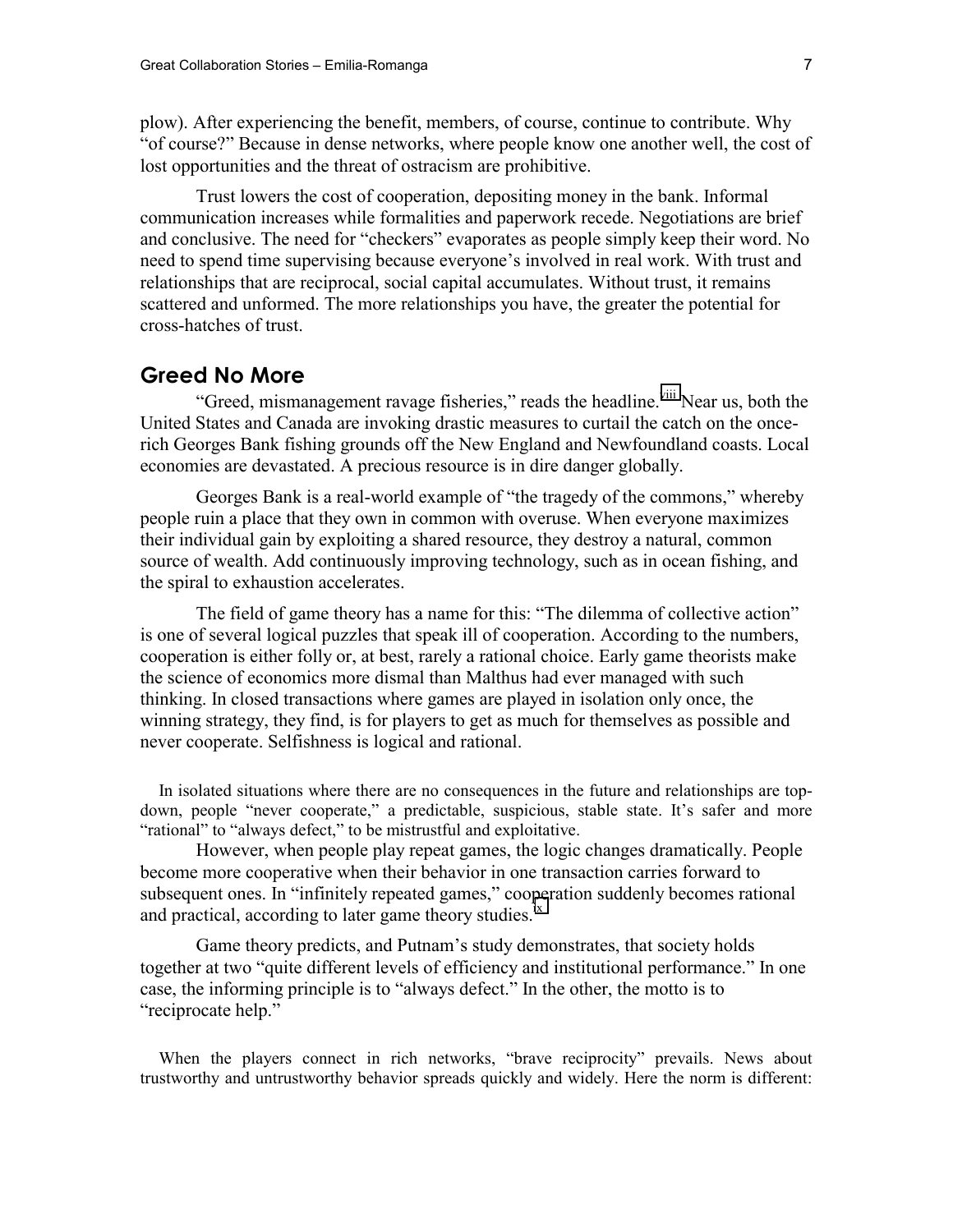"Cooperate with people who cooperate with you (or who cooperate with people like you), and don't be the first to defect."<sup>xx</sup>

These self-reinfor[cin](#page-8-0)g dynamics, reciprocity-trust and dependence-exploitation, reflect building up and tearing down forces. They are, respectively, "vicious" and "virtuous" loops, amplifying through positive feedback.

Trust, reciprocity, and networks all are mutually reinforcing, whether on the rise or on the wane.

> *Trust is at the personal core; reciprocity is at the interface; and networks tie it all together.*

Networks facilitate communication and extend trust. When success spreads through a network, it stimulates more cooperation, providing models for others about what works. Innovation increases as the latest information and trends create a large-scale learning system in which many potential users share knowledge.

Innovation is stunning among Emilia Romagna's hundreds of thousands of tiny, networked companies. As so many have observed about this region, it reflects a vital dynamic that simultaneously integrates vigorous competition and cooperation—coopetition—among many independent players.

These lessons have a timeless quality. They apply both on grand scales and on intimate ones.